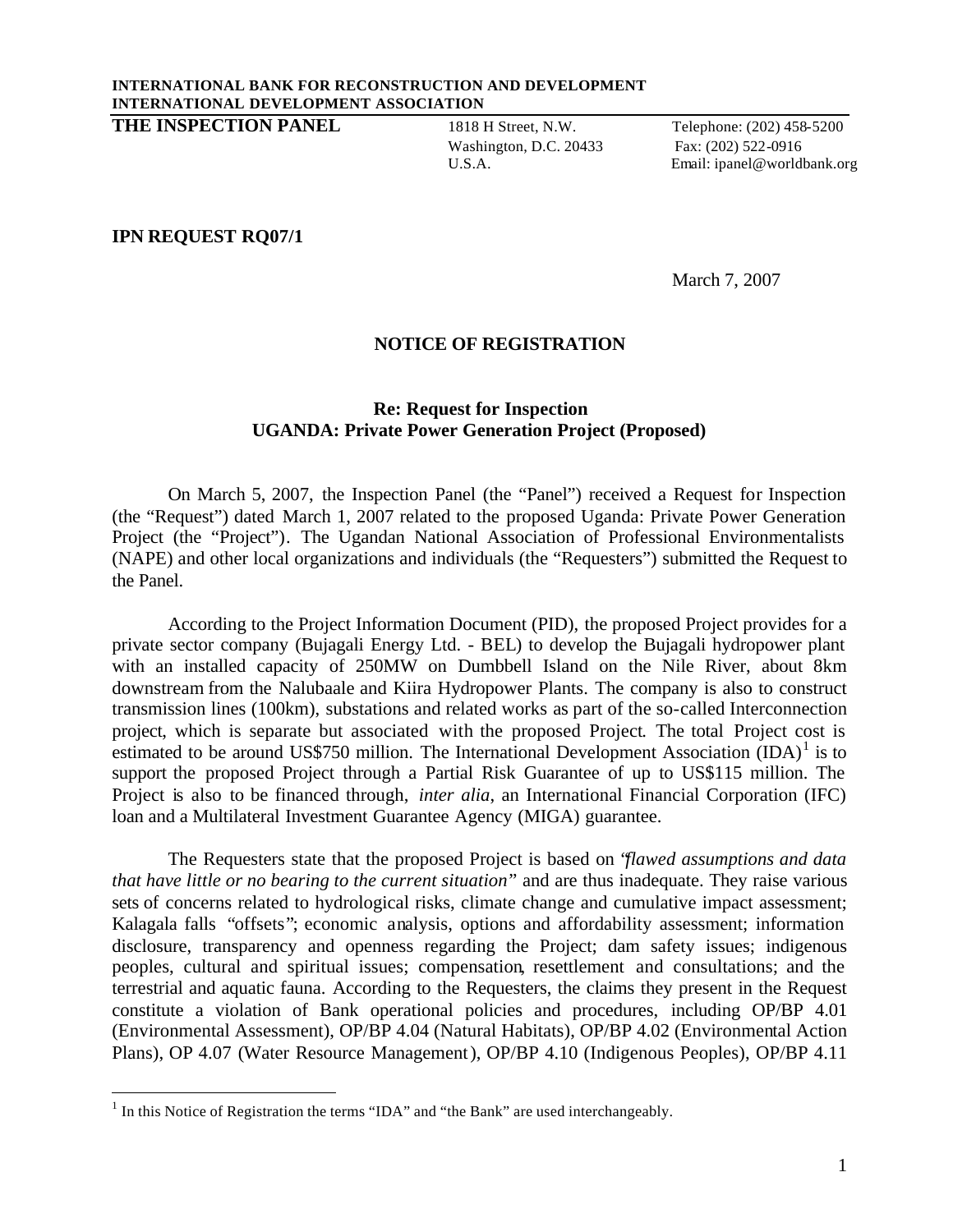(Physical Cultural Resources), OP/BP 4.12 (Involuntary Resettlement), OP/BP 4.37 (Safety of Dams), OP/BP 7.50 (Projects on International Waterways), OP/BP (Economic Evaluations of Investment Operations), OP 1.00 (Poverty Reduction), and World Bank Policy on Disclosure of Information.

In December 2001, the Board of Executive Directors approved an IDA Partial Risk Guarantee to support an earlier proposal for the Bujagali Hydropower Project, involving the construction of the Bujagali power plant. Before Board approval, NAPE had submitted in July 2001 a Request for Inspection to the Inspection Panel in relation to this previous Bujagali proposal. After authorization of the Board of Executive Directors, the Panel had conducted an investigation of the issues raised in the 2001 Request.<sup>2</sup>

The Bank subsequently cancelled the IDA Partial Risk Guarantee. According to the Requesters, this was cancelled because of, among other things, "*performance shortfalls, controversies related to social, economic and environmental aspects*, [and] *evidence of corruption associated with the* [private company] *AES Nile Power's (AESNP) Bujagali dam project*."<sup>3</sup> The Requesters claim that, because of high electricity demand and the inability of the Nalubaale and Kiira power plants to generate sufficient electricity, the Government of Uganda (GOU) has now developed a proposal for a Bujagali project with different "*proponents*," i.e. different actors implementing it. They add, however, that "*many shortcuts* [are] *being taken to ensure that the project is approved as fast as possible, ignoring outstanding and new concerns raised on the project*." A summary of the Requesters' concerns is set forth below.

**Hydrological risks, climate change and cumulative impact assessment**. The Requesters claim that the social and environmental assessment studies (SEA) that BEL prepared do not adequately address the issues of "*hydrological changes on power production*" at the Nalubaale, Kiira and the proposed Bujagali dams, especially considering that the Lake Victoria waters have declined. According to the Requesters, hydrology is a "*major limitation*" for the Project. The proposed Bujagali dam will be highly dependent on the upstream power plants, Nalubaale and Kiira, but the Requesters claim that BEL cannot control the outflow of water from these plants and has not secured the commitment of the GOU to ensure sufficient outflow rates. Thus, they wonder whether Bujagali will be able to have enough water to generate the projected capacity. They believe that Lake Victoria will not provide sufficient water, although BEL foresees otherwise. The Requesters argue that the Bujagali dam's designed capacity of 234-290MW is not feasible under the current hydrological conditions. The studies also do not adequately address the issue of the Lake's long-term health.

The Requesters claim that the SEA did not address climate change impacts on power production, which may cause lower lake levels and lower downstream river flows. These issues were raised in a 2005 report commissioned by the Uganda Ministry of Energy and Mineral Development and prepared by Water Resources and Energy Management International, Inc (WREM), a US consultancy firm. The Requesters state that BEL also ignored a technical report by the Directorate or Water Development (DWD) on climate change effects. An additional issue that, in the Requester's view, BEL did not analyze is the Project's cumulative effects. The

l

<sup>2</sup> Inspection Panel Investigation Report, UGANDA: Third Power Project (Credit No. 2268-UG), Fourth Power Project (Credit No.3545-UG), and Bujagali Hydropower Project (PRG B 003-UG), May 23, 2002.

<sup>&</sup>lt;sup>3</sup> Request for Inspection, Lodging a Claim on the Proposed Bujagali Hydropower Dam and Interconnection Projects in Uganda, March 1, 2007, p. 1.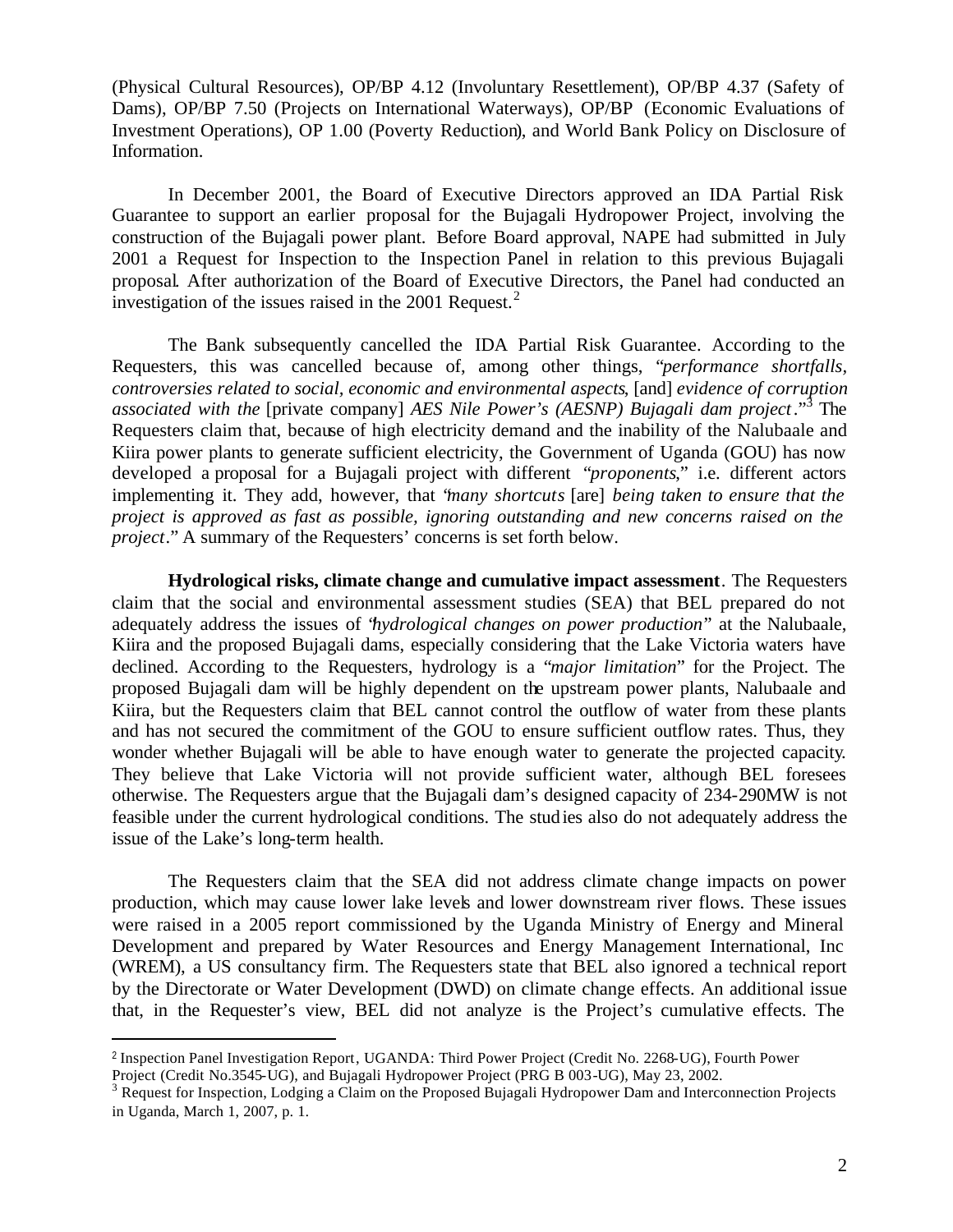Requesters contend that BEL did not even attempt to study this issue and there are "*no Cumulative Impact Studies on Building a Cascade of Dams along the River Nile*." The SEA also fails to discuss changes to the existing dam complex and its impacts on the Bujagali dam, changes that are needed to restore the Lake's water levels. According to the Requesters, these hydrological risks, which may cause environmental damage and disruptions in the livelihoods of lakeside dwellers and businesses, and their economic viability, are not even analyzed in the Project's economic analysis.

**Kalagala Falls "offset**." The Requesters state that the commitment of the GOU to establish the Kalagala Falls as an offset for the development of the Bujagali falls is not binding. They cite the following paragraph from the Indemnity Agreement signed between the World Bank and the GOU in the context of the financing of the Bujagali hydroelectric dam: "*Government of Uganda undertakes that any future proposals which contemplates a hydropower development at Kalagala will be conditional upon satisfactory EIA being carried out which will meet the World Bank Safeguard Policies as complied with in the Bujagali project*."<sup>4</sup> The Requesters state, therefore, that there is no guarantee that the Falls will never be developed for hydropower.

**Economic analysis, options and affordability assessment**. The Requesters state that there is no evidence that a comprehensive economic analysis of the Project was carried out, because the study published on the World Bank website cannot be considered "comprehensive" and a basis for determining the economic viability of the Project. In addition, the Requesters argue that the economic analysis does not include an adequate assessment of the Project's economic alternatives that support the statement that the Bujagali dam is the least costly option. Alternative energy options were not taken into consideration. The Request describes eleven alternatives to the proposed Project that were allegedly dismissed because of their costs and the "difficulty to connect to the national grid." However, according to the Requesters, the economic analysis does not provide costs, cost-benefit and opportunity cost-scenarios and calculations for developing these alternatives and rejecting them in favor of the Bujagali option. The Requesters also state that, in deciding on the best option, important factors were not discussed and the Bank and the GOU have "*skewed research efforts to consistently promote Bujagali above other options*." In addition, in the Requesters' view, "*the idea of dismissing energy alternatives, because they cannot easily be connected to the national grid … is erroneous*," and other options that would "*help reduce the burden on existing national grid-based hydropower at competitive costs*" were not addressed.

They further argue that the Project is "*economically risky,*" also in view of the changing hydrology, and that concerns such as the citizens' ability to afford it, the high costs and indebtedness have become contentious issues. The Reque sters state that from an original estimate of US\$430 million, the Project cost has now jumped up to US\$735 million. NAPE states that, on February 28, 2007, it met with World Bank officials who acknowledged that the cost increase has been 30%. The Requesters believe that this cost increase makes clear that the majority of Ugandans, who live in rural areas far from the national grid, will not be able to afford unsubsidized electricity from the Bujagali dam. Furthermore, the high Project costs will limit the funds for rural electrification and will likely lead to reducing subsidies for grid-connected users.

l

 $4$  Request, p. 4.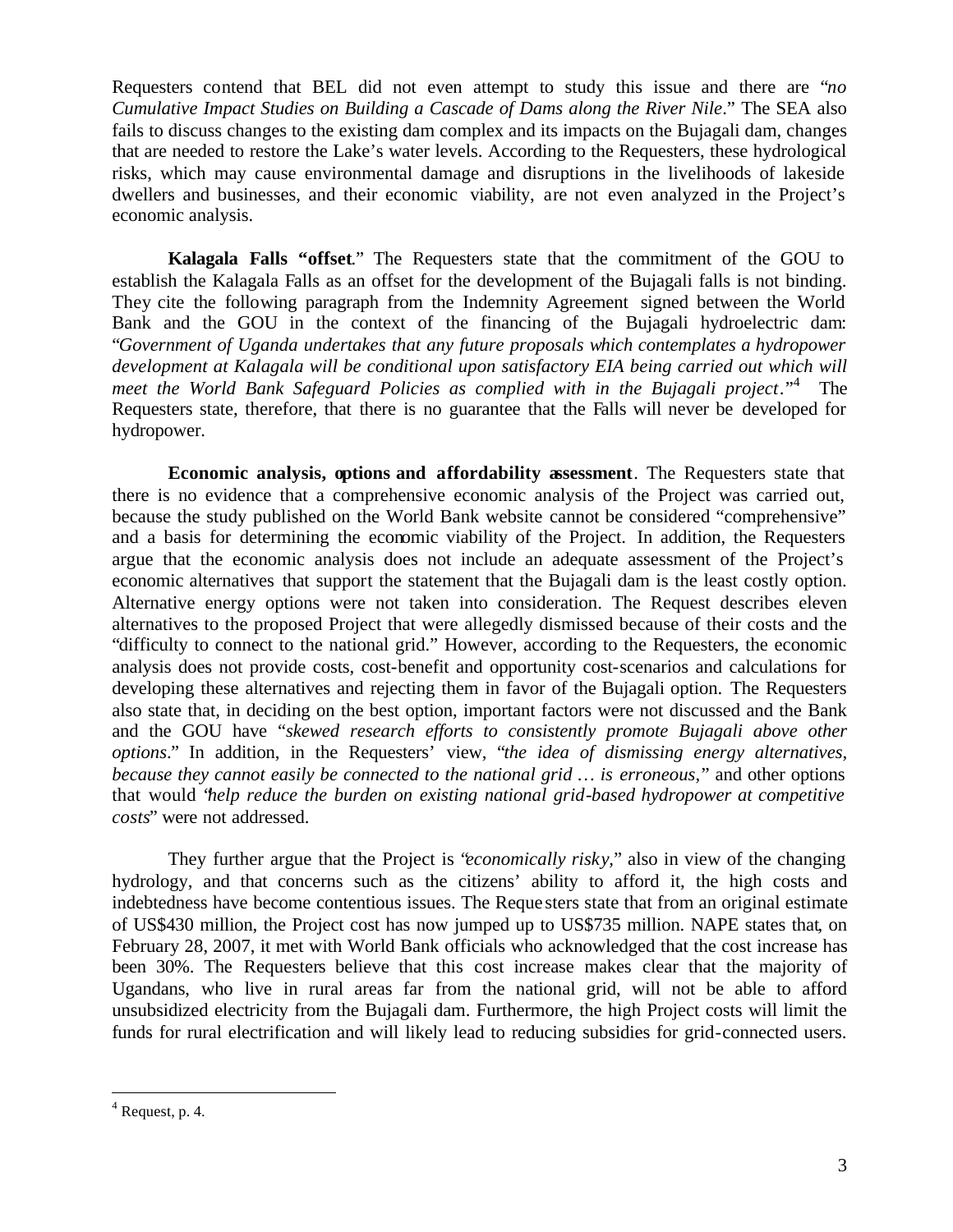The Requesters claim that the Project will "*negate the country's economic development and efforts for poverty eradication*."

**Information disclosure, transparency and openness regarding the Project**. According to the Requesters, the Bank refuses to make public the information on the Nile hydrology and the Lake Victoria's hydrological conditions, such as information contained in a Bank-funded Independent Hydrological Review. The Requesters call for more transparency and openness from the Bank and believe that all studies on economic viability and the options evaluations should be released in a timely manner, to allow time for their review before decisions are made. The Requesters particularly complain that the Power Purchase Agreement (PPA), which is a key Project document, was recently released but only one photocopy is available, with no signing dates and no serialized pages, and it can be read only during working hours at the Uganda Electricity Regulatory Authority (ERA). They also claim that this copy is incomplete – e.g. does not include Project costs – and that, in reality, this is not the actual PPA used to negotiate the loans with the World Bank. According to the Requesters, Ugandan laws require that the Parliament approve the state's obligations under the PPA but "*there is no evidence that BEL's PPA has been debated and approved by Uganda's Parliament…*" The Requesters also note that the Project's SEA has been signed by the Government in 2005. This means, in the Requesters' opinion, that the PPA was signed in violation of Ugandan laws and without taking into account the costs of the Project studies, compensation and resettlement issues, which will nevertheless bear on the ultimate tariff for electricity.

**Dam safety issues**. The Request reports that the safety issues regarding the Nalubaale dam at the Owen Falls are not taken into consideration in the Bujagali dam design. The Requesters raise the issue of whether the Bujagali dam would be able to survive a failure of the Owen Falls dam. The Requesters do not consider sufficient the proposal to form a dam safety panel, because they believe there should be an integral comprehensive plan and strategies to address these issues. They argue that these strategies are very important, especially in light of the fact that there was no Environmental Impact Assessment for the Kiira Dam nor a postconstruction audit for the Nalubaale dam.

**Indigenous peoples, cultural and spiritual issues**. The Requesters state the Basoga people living in the Project area are not considered as indigenous peoples in the SEA, but are considered to be so under the Constitution of Uganda. They add that the "*failure of the World Bank to respect the Constitution of the Republic of Uganda as regards indigenous peoples is a violation of World Bank Policy on Indigenous Peoples (OP/BP 4.10)*." In addition, the SEA addresses cultural and spiritual issues inadequately.

**Compensation, resettlement and consultations**. The Requesters state that the existing compensation and resettlement framework are outdated and do not reflect the current economic conditions. They believe that the social costs and benefits of the compensation and resettlement program should be re-assessed in line with current and future realities. The Requesters also include a letter from people displaced as a consequence of the preparation of the earlier proposal for Bujagali. With respect to consultation of affected people, the Requesters note that there is evidence of consultation, but also claim that BEL "*confuse consultation with true participation in a decision-making process*." In addition, there was no consultation with 240 clans of the Basoga and 53 of the Busanga indigenous peoples.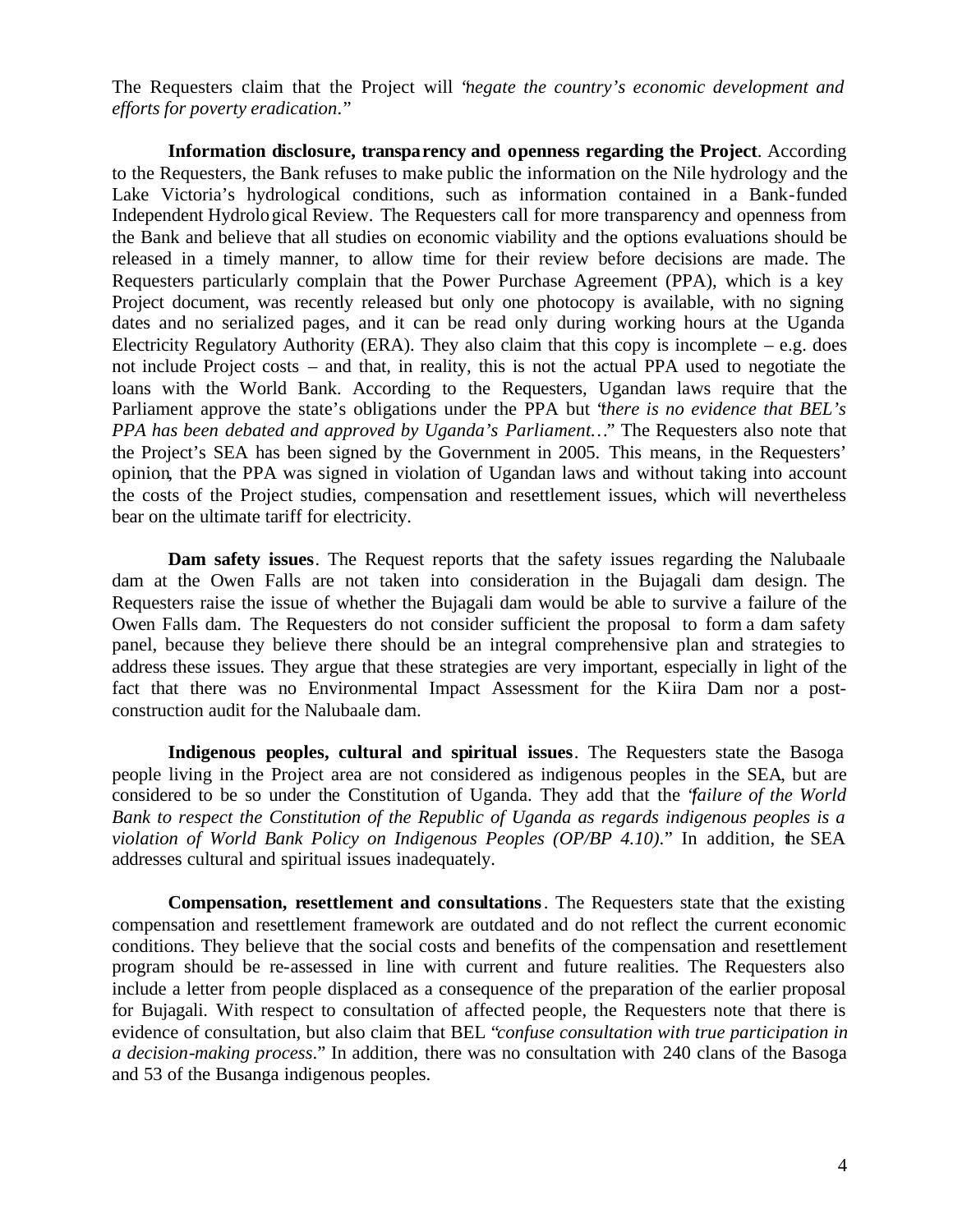**Old and inconsistent data and issues related to the fauna**. According to the Requesters, the proposed Project is based on outdated data, e.g. on water quality and climate, which were gathered almost ten years ago and do not reflect the current environmental realities. In addition, the studies on the terrestrial and aquatic fauna were carried out only for a very short period of time and do not provide variations of species distribution and diversity that normally occur in a period of one year.

**Raising concerns with the World Bank**. The Requesters state that they expressed their concerns in a letter sent to the Bank. They further note that they invited the Bank's Country Office in Kampala to attend public meetings, held in August and October 2006, on Lake Victoria and the role of dams in draining the Lake, but received no response from the Bank. In addition, the Requesters state that they recently met with Bank officials in Kampala to reiterate their worries, but claim that the Bank has not adequately addressed their concerns. They believe that the actions described in the Request are contrary to the World Bank policies and procedures and have materially and adversely affected their rights and interests. They ask the Panel to recommend that an investigation of the issues raised in the Request be carried out

The above claims may constitute non-compliance by the Bank with various provisions of its operational Policies and Procedures, including the following:

| OP/BP 4.01                                     | <b>Environmental Assessment</b>               |
|------------------------------------------------|-----------------------------------------------|
| OP/BP 4.02                                     | <b>Environmental Action Plans</b>             |
| OP/BP 4.04                                     | Natural Habitats                              |
| OP 4.07                                        | Water Resource Management                     |
| OP/BP 4.10                                     | Indigenous Peoples                            |
| OP/BP 4.11                                     | <b>Physical Cultural Resources</b>            |
| OP/BP 4.12                                     | <b>Involuntary Resettlement</b>               |
| OP/BP 4.37                                     | Safety of Dams                                |
| OP/BP 7.50                                     | Project on International Waterways            |
| OP/BP 10.04                                    | Economic Evaluations of Investment Operations |
| OP 1.00                                        | <b>Poverty Reduction</b>                      |
| World Bank Policy on Disclosure of Information |                                               |

Until further notice, all communications with the Requesters in connection with the Request will be sent to Frank Muramuzi, Executive Director of NAPE.

Pursuant to paragraph 17 of the Panel's Operating Procedures (the 'Operating Procedures'), I am notifying you that I have, on March 7, 2007, registered this Request in the Inspection Panel Register.

In accordance with paragraph 18 of the IDA Resolution that established the Panel ('Resolution'), paragraphs 2 and 8 of the "*Conclusions of the Board's Second Review of the Inspection Panel*" (the '1999 Clarifications'), and paragraph 18 (d) of the Operating Procedures, Bank Management must provide the Panel, no later than April 5, 2007, with written evidence that it has complied, or intends to comply, with the Bank's relevant policies and procedures in relation to the above-referenced Project. The subject matter that Management must deal with in a response to the Request is set out in paragraphs 3 and 4 of the 1999 Clarifications.